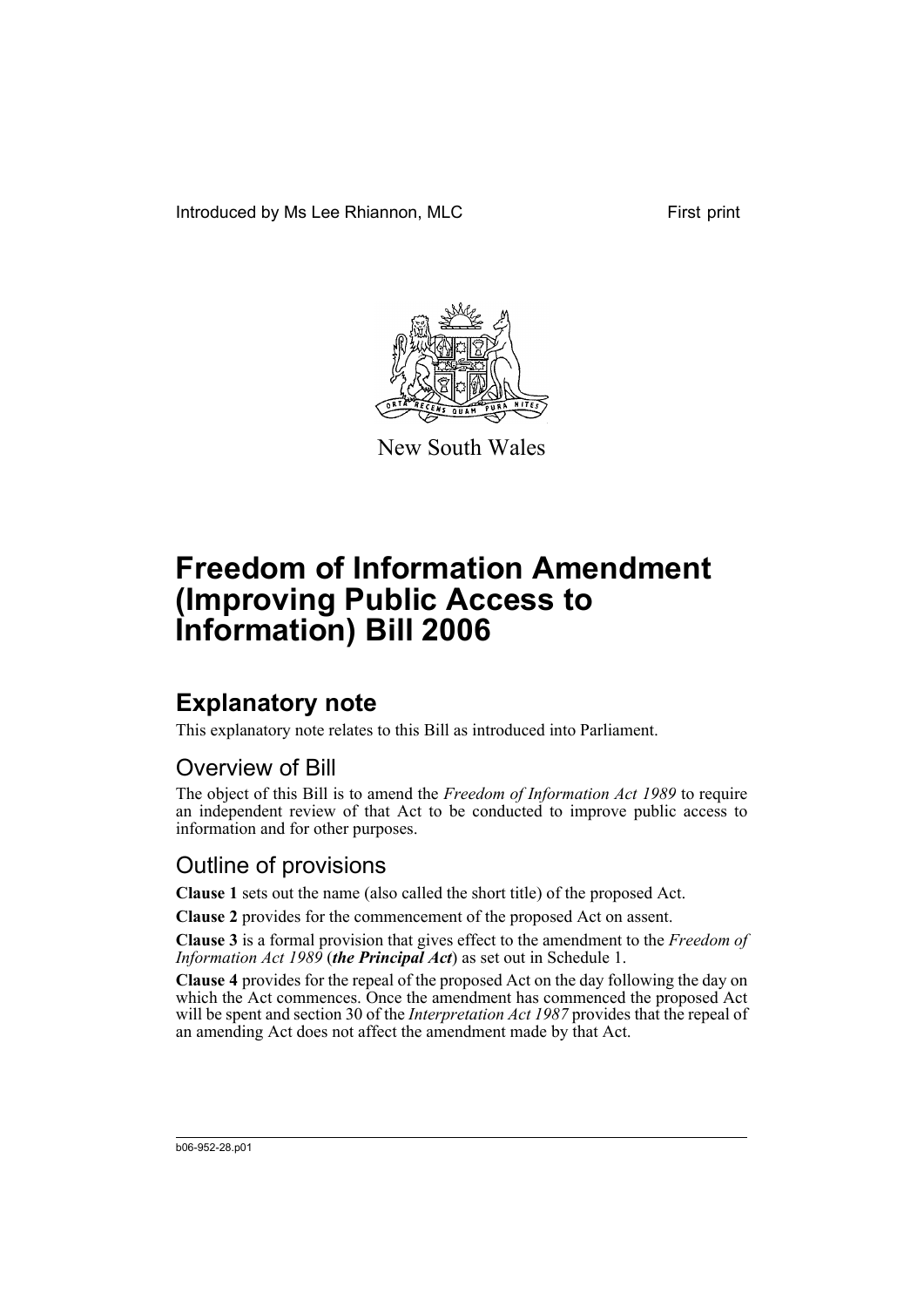Explanatory note

### **Schedule 1 Amendment**

**Schedule 1** inserts proposed sections 70 and 71 into the Principal Act.

Proposed section 70 requires the Minister to appoint one or more persons or a body to conduct an independent review of the Principal Act to determine whether its policy objectives remain valid and whether its terms remain appropriate for securing those objectives. The proposed section specifies particular matters to be considered in the review and requires the holding of public hearings, the consideration of public submissions and the tabling of a report of the review in Parliament.

Proposed section 71 requires the Minister to conduct a subsequent review, to be commenced as soon as possible after a period of 5 years from the deadline for the provision to the Minister of the report of the first review. This subsequent review is to have the same general purpose as the first review and a report of the review is also to be tabled in Parliament. However, the proposed section 71 does not specify particular matters to be considered or require public hearings or the consideration of public submissions.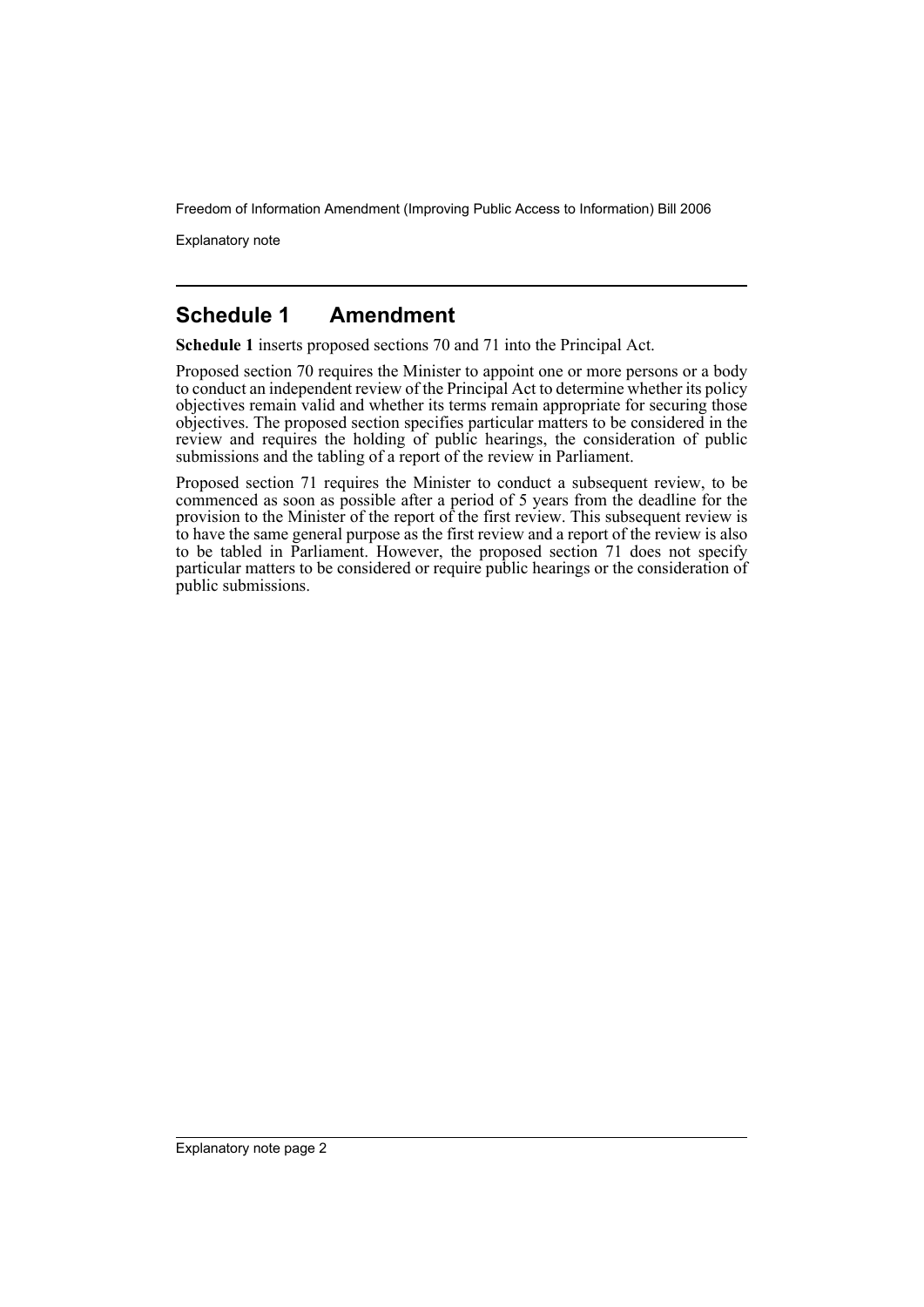Introduced by Ms Lee Rhiannon, MLC First print



New South Wales

# **Freedom of Information Amendment (Improving Public Access to Information) Bill 2006**

## **Contents**

|   |                                                   | Page |
|---|---------------------------------------------------|------|
|   | Name of Act                                       |      |
|   | Commencement                                      |      |
| 3 | Amendment of Freedom of Information Act 1989 No 5 |      |
|   | Repeal of Act                                     |      |
|   | Schedule 1 Amendment                              |      |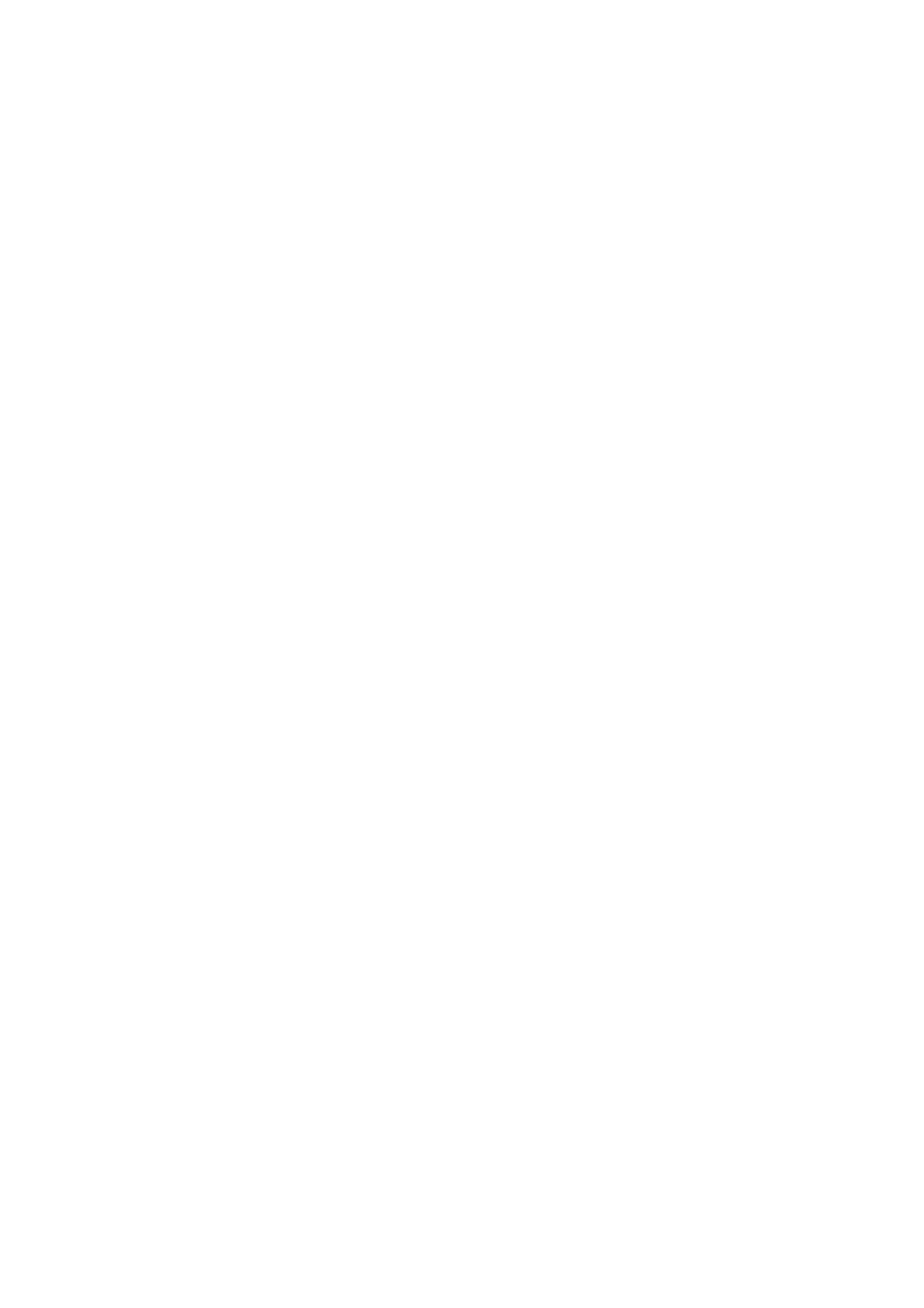

New South Wales

# **Freedom of Information Amendment (Improving Public Access to Information) Bill 2006**

No , 2006

#### **A Bill for**

An Act to amend the *Freedom of Information Act 1989* to require an independent review of that Act to be carried out to improve public access to information; and for other purposes.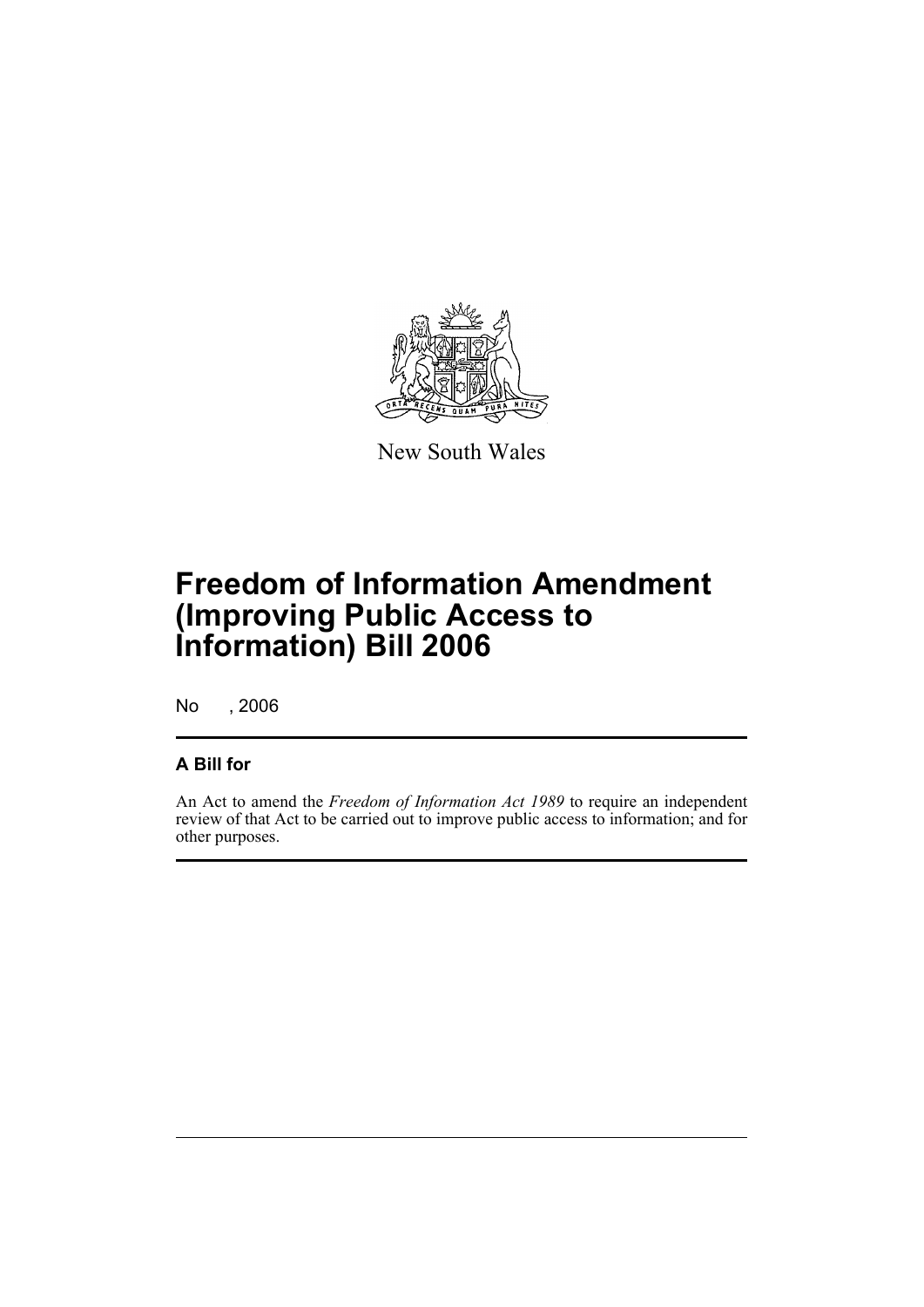<span id="page-5-3"></span><span id="page-5-2"></span><span id="page-5-1"></span><span id="page-5-0"></span>

|              | The Legislature of New South Wales enacts:                                                                                                                       |                     |
|--------------|------------------------------------------------------------------------------------------------------------------------------------------------------------------|---------------------|
| 1            | Name of Act                                                                                                                                                      | $\overline{2}$      |
|              | This Act is the Freedom of Information Amendment (Improving Public<br>Access to Information) Act 2006.                                                           | 3<br>$\overline{4}$ |
| $\mathbf{2}$ | Commencement                                                                                                                                                     | 5                   |
|              | This Act commences on assent.                                                                                                                                    | 6                   |
| 3            | Amendment of Freedom of Information Act 1989 No 5                                                                                                                | $\overline{7}$      |
|              | The Freedom of Information Act 1989 is amended as set out in<br>Schedule 1.                                                                                      | 8<br>9              |
| 4            | <b>Repeal of Act</b>                                                                                                                                             | 10                  |
|              | This Act is repealed on the day following the day on which this Act<br>(1)<br>commences.                                                                         | 11<br>12            |
|              | The repeal of this Act does not, because of the operation of section 30<br>(2)<br>of the <i>Interpretation Act 1987</i> , affect any amendment made by this Act. | 13<br>14            |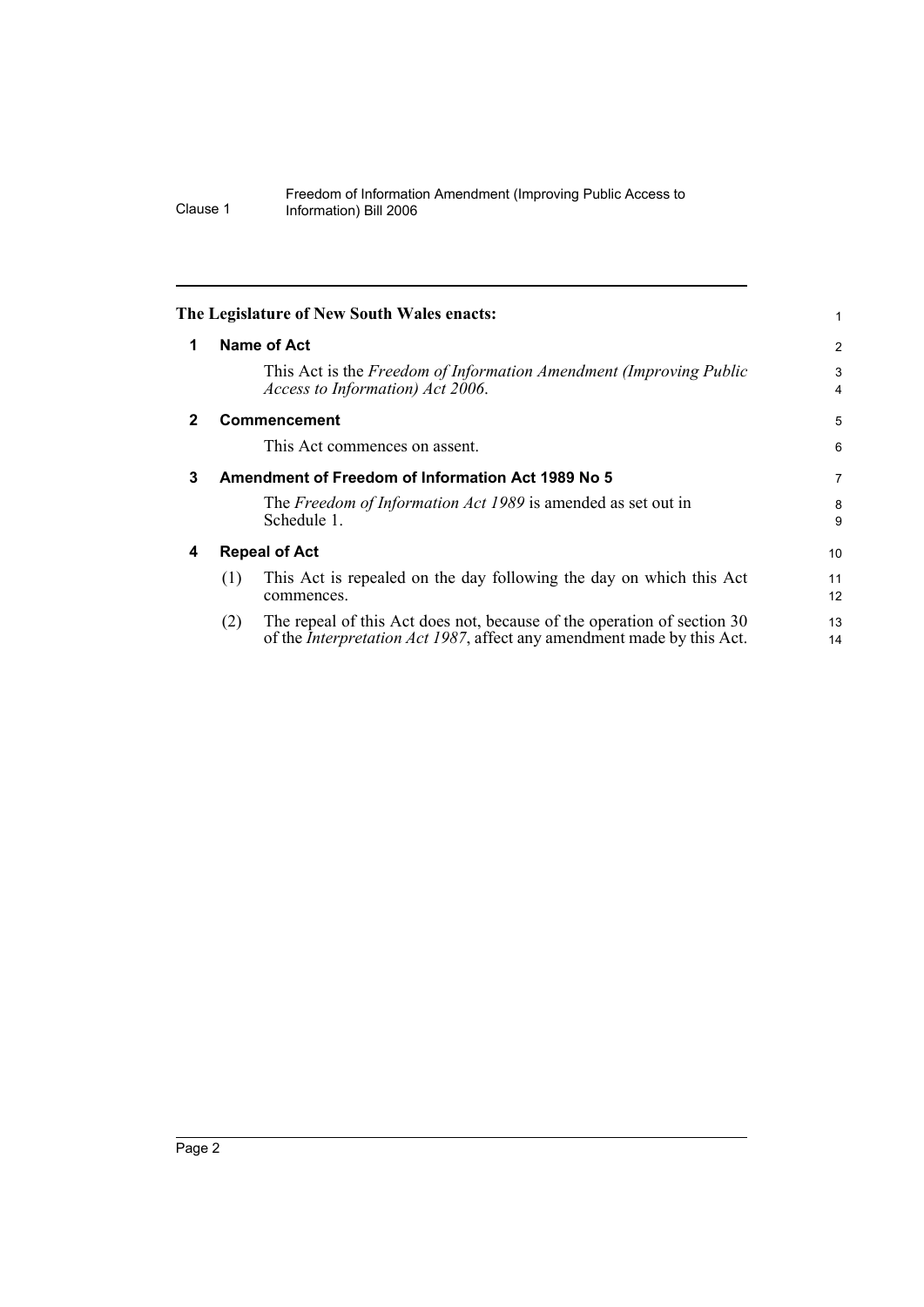Amendment **Amendment** Schedule 1

(Section 3)

1

 $\overline{2}$ 3 4

#### <span id="page-6-0"></span>**Schedule 1 Amendment**

#### **Sections 70 and 71**

Insert after section 69:

#### **70 Initial review of Act**

- (1) As soon as possible after the commencement of this section, the Minister is to appoint one or more persons or a body (*the reviewer*) to conduct an independent review of this Act to determine whether the policy objectives of the Act remain valid and whether the terms of the Act remain appropriate for securing those objectives.
- (2) The reviewer is not to be a Department or other Division of the Government Service of New South Wales or the Head or a member of staff of such a Division.
- (3) Without limiting subsection (1), in conducting the review the reviewer is to consider the following matters in particular:
	- (a) whether the rights of members of the public to obtain access to information held by the Government are being supported adequately by the provisions of this Act and by their operation in practice,
	- (b) whether the objects of this Act would be more appropriately served by the establishment of an independent body to receive and determine freedom of information applications and by a presumption that any document to which access is sought is not an exempt document within the meaning of this Act,
	- (c) any trends in the determination of applications under this Act since the Act's commencement,
	- (d) the appropriateness of the grounds on which access to documents may be refused under this Act and of the exemption of certain bodies and offices from the operation of this Act,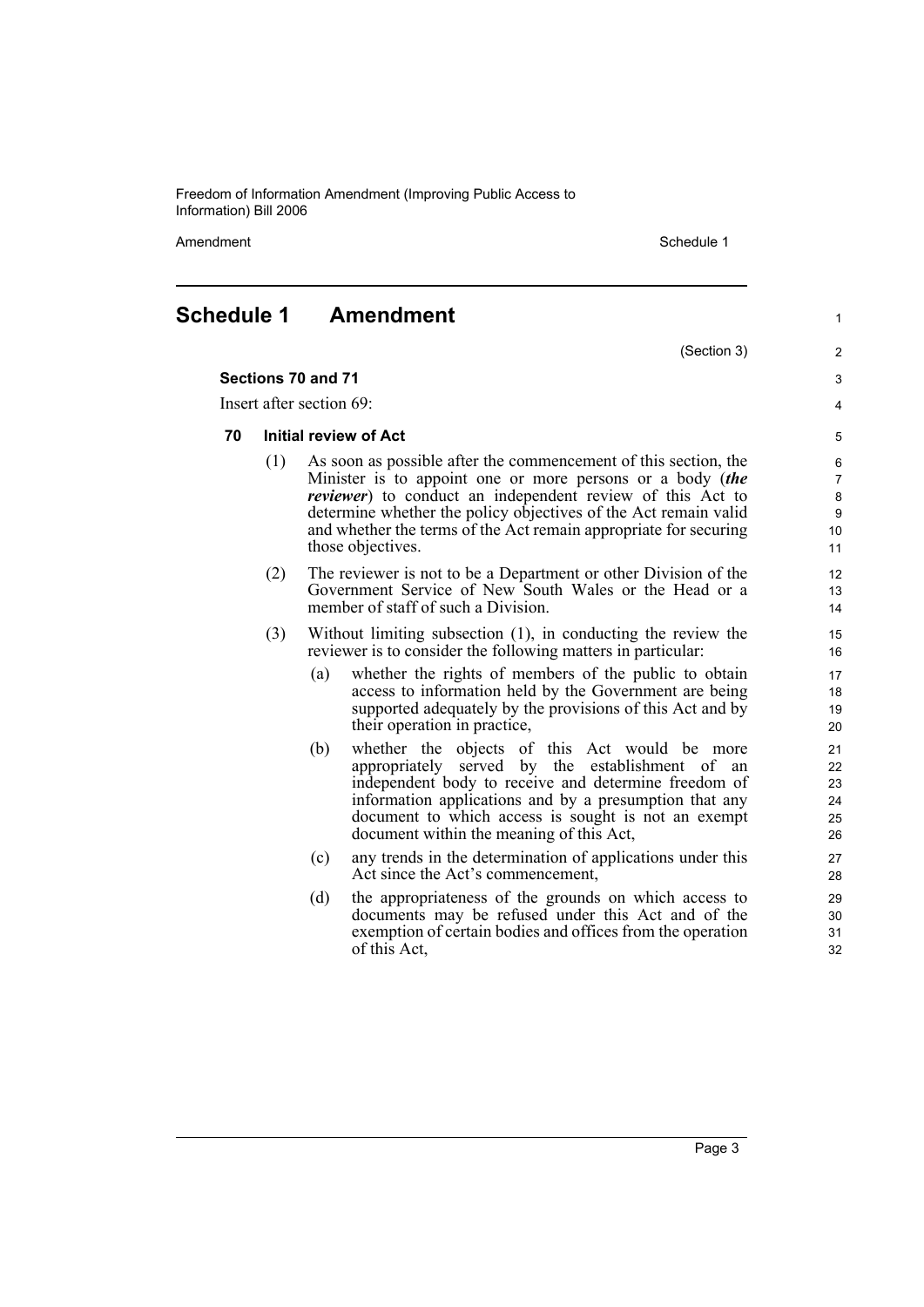Schedule 1 Amendment

| (e)                                                                                                                                                                                   | of technological<br>impact<br>change<br>the<br>on<br>information-keeping practices in so far as those practices<br>are relevant to the objects and implementation of this Act,                                                                                                                                                                         | $\mathbf{1}$<br>$\overline{\mathbf{c}}$<br>3 |
|---------------------------------------------------------------------------------------------------------------------------------------------------------------------------------------|--------------------------------------------------------------------------------------------------------------------------------------------------------------------------------------------------------------------------------------------------------------------------------------------------------------------------------------------------------|----------------------------------------------|
| (f)                                                                                                                                                                                   | the interaction of this Act with other legislation of New<br>South Wales that makes provision with respect to access to<br>information (including the <i>Privacy</i> and <i>Personal</i><br>Information Protection Act 1998, the Health Records and<br>Information Privacy Act 2002, the Local Government Act<br>1993 and the State Records Act 1998), | 4<br>5<br>6<br>7<br>8<br>$\boldsymbol{9}$    |
| (g)                                                                                                                                                                                   | the impact of piecemeal amendment of this Act since the<br>Act's commencement,                                                                                                                                                                                                                                                                         | 10<br>11                                     |
| (h)                                                                                                                                                                                   | the costs of dealing with applications under this Act and<br>the appropriateness of fees and other charges relating to<br>the lodgment and processing of those applications,                                                                                                                                                                           | 12<br>13<br>14                               |
| (i)                                                                                                                                                                                   | the timeliness of the processing and determination of<br>applications under this Act.                                                                                                                                                                                                                                                                  | 15<br>16                                     |
| The reviewer is to commence the review as soon as possible after<br>being appointed under this section.                                                                               |                                                                                                                                                                                                                                                                                                                                                        | 17<br>18                                     |
| The reviewer is to hold public hearings at locations throughout<br>New South Wales, and invite and consider public submissions,<br>on matters falling within the scope of the review. |                                                                                                                                                                                                                                                                                                                                                        | 19<br>20<br>21                               |
| Within the period of 18 months after the appointment of the<br>reviewer the reviewer is to provide the Minister with a report on<br>the outcome of the review.                        |                                                                                                                                                                                                                                                                                                                                                        | 22<br>23<br>24                               |
| The Minister is to cause the report to be tabled in each House of<br>Parliament as soon as practicable after the report is provided to<br>the Minister.                               |                                                                                                                                                                                                                                                                                                                                                        | 25<br>26<br>27                               |
|                                                                                                                                                                                       |                                                                                                                                                                                                                                                                                                                                                        |                                              |